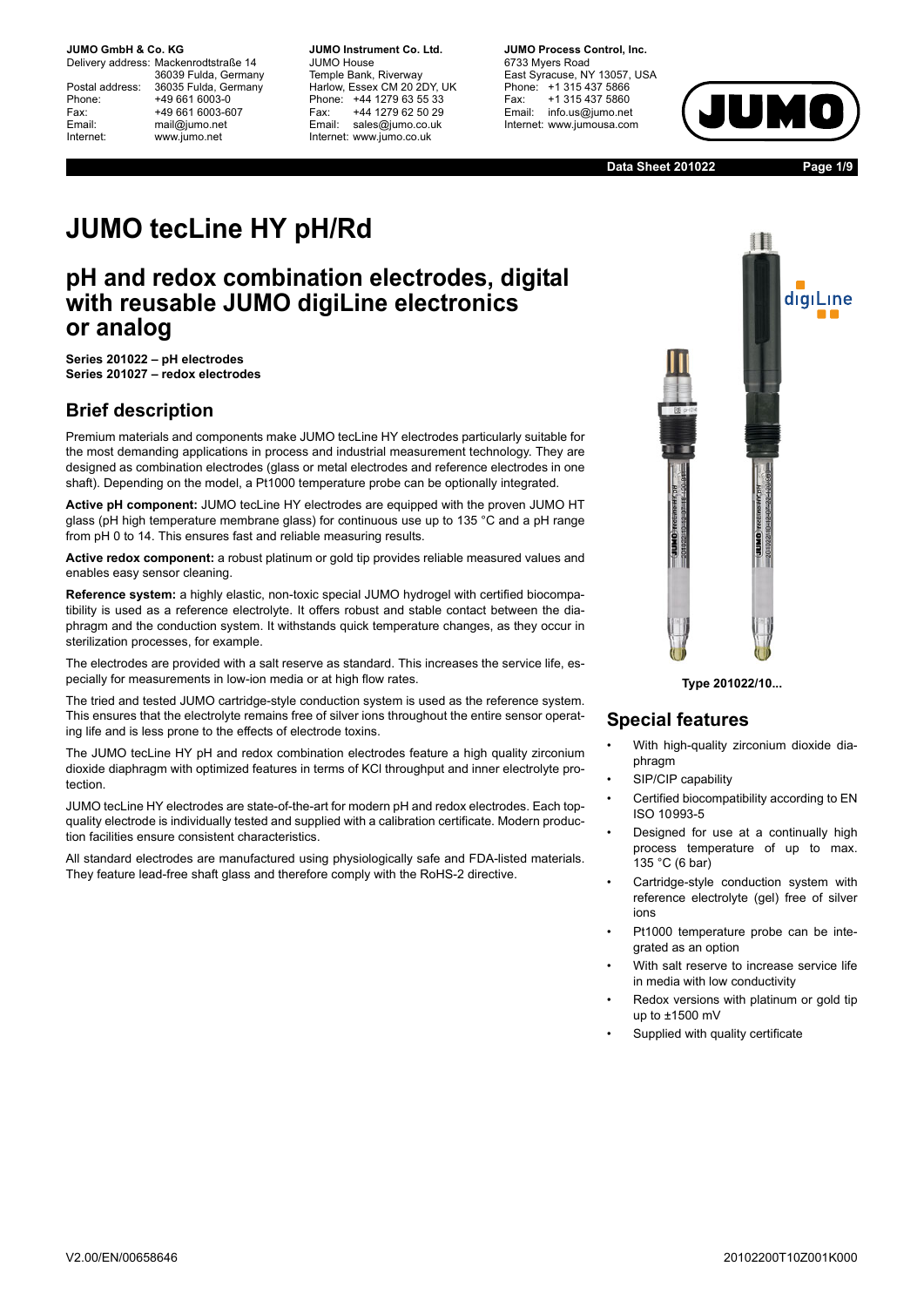Delivery address: Mackenrodtstraße 14 36039 Fulda, Germany Postal address: 36035 Fulda, Germany Phone: +49 661 6003-0 Fax: +49 661 6003-607 Email: mail@jumo.net Internet: www.jumo.net

**JUMO Instrument Co. Ltd.** JUMO House Temple Bank, Riverway Harlow, Essex CM 20 2DY, UK Phone: +44 1279 63 55 33 Fax: +44 1279 62 50 29 Email: sales@jumo.co.uk Internet: www.jumo.co.uk

**JUMO Process Control, Inc.** 6733 Myers Road East Syracuse, NY 13057, USA Phone: +1 315 437 5866 Fax: +1 315 437 5860 Email: info.us@jumo.net Internet: www.jumousa.com



**Data Sheet 201022 Page 2/9**

## **Typical areas of application**

- Processes with higher continuous temperatures up to maximum 135 °C and pressures up to maximum 6 bar
- Hygienic applications, sterilization and fermentation processes in the food and pharmaceutical industry
- Universal use in slightly and unpolluted aqueous media; drinking water, salt water and seawater applications

### **The advantages of electrodes with combined JUMO digiLine electronics**

- Fail-safe digital data transfer for optimal process monitoring
- Modular system: for single measuring points and for establishing electrode networks
- Plug and Play function when connected to transmitters from the JUMO AQUIS touch series. This facilitates the replacement of electrodes or the brief exchange of electrodes for calibration purposes.
- Also suitable for use with the JUMO mTRON T automation system
- Version with 4 to 20 mA output for integration into existing systems
- digiLine electronics can continue to be used even when the electrode becomes worn
- Easy and secure configuration in the lab using USB interface and JUMO DSM tool (software)

Detailed information for designing a JUMO digiLine sensor network and all the necessary JUMO digiLine accessories are provided at **www.digiline.jumo.info** and in the system data sheet 203501.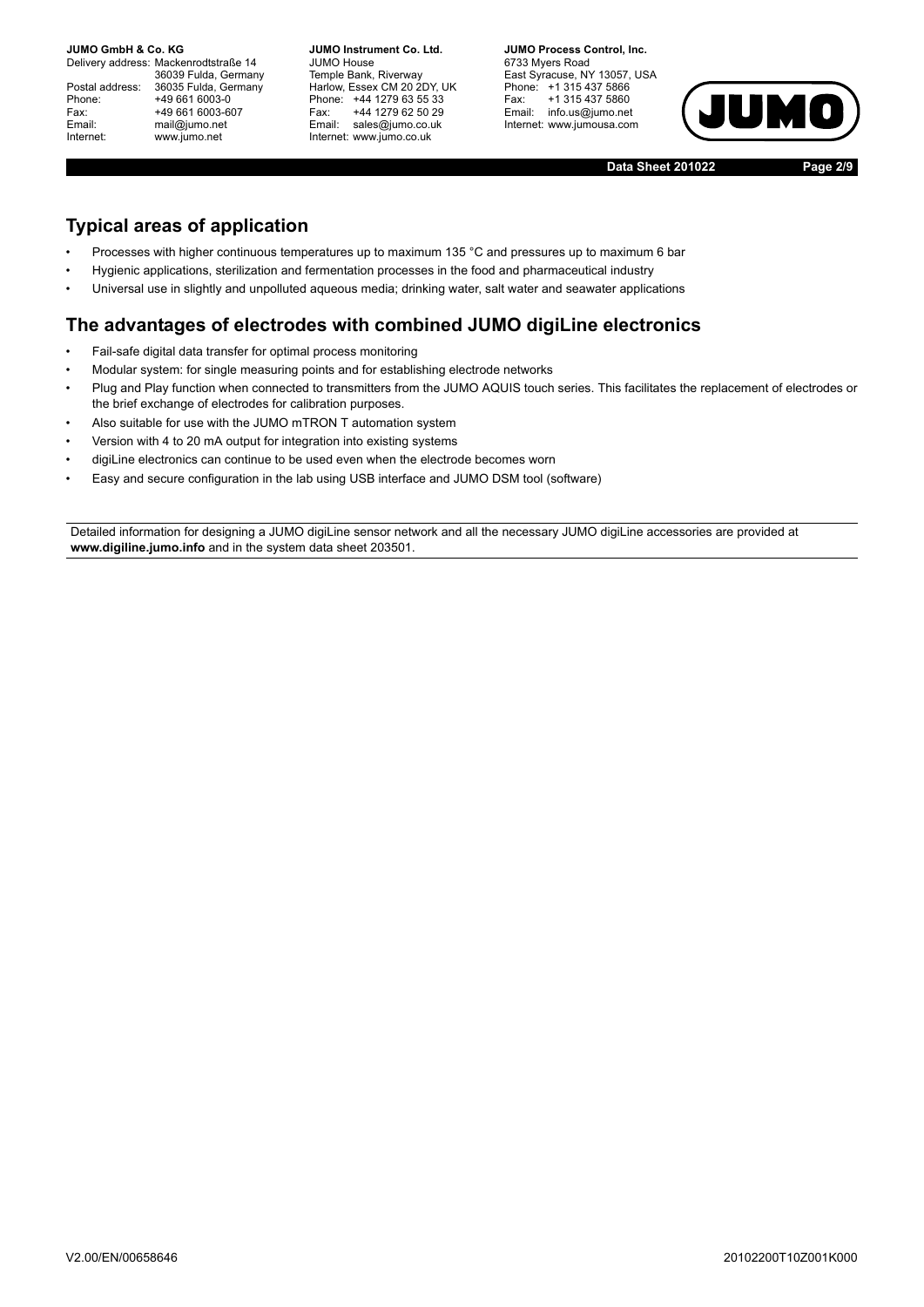Delivery address: Mackenrodtstraße 14 36039 Fulda, Germany Postal address: 36035 Fulda, Germany Postal address: 36035 Fulda, Ge<br>
Phone: +49 661 6003-0<br>
Fax: +49 661 6003-6<br>
Email: mail@jumo.net +49 661 6003-607 mail@jumo.net Internet: www.jumo.net

**JUMO Instrument Co. Ltd.** JUMO House Temple Bank, Riverway Harlow, Essex CM 20 2DY, UK Phone: +44 1279 63 55 33 Fax: +44 1279 62 50 29 Email: sales@jumo.co.uk Internet: www.jumo.co.uk

**JUMO Process Control, Inc.** 6733 Myers Road East Syracuse, NY 13057, USA Phone: +1 315 437 5866 Fax: +1 315 437 5860 Email: info.us@jumo.net Internet: www.jumousa.com



**Data Sheet 201022 Page 3/9**

# **Technical data**

## **Specifications**

| Measurands       | pH value or redox potential |
|------------------|-----------------------------|
|                  | Temperature (optional)      |
| Measuring ranges |                             |
| pH-value         | 0 to 14 $pH$                |
| Redox potential  | $±1500$ mV                  |
| Temperature      | 0 to 135 $^{\circ}$ C       |

## **Environmental conditions**

| Storage temperature | $\Omega$<br>-30<br>w        |
|---------------------|-----------------------------|
| Protection type     | IP 67<br><b>IP66</b><br>and |

### **Process conditions**



### **Design**

| Process connection | Pg13.5                                                                                             |
|--------------------|----------------------------------------------------------------------------------------------------|
| Temperature sensor | Pt1000 (class A)                                                                                   |
| Plug heads         | N screw head (S8), Pg13.5 thread                                                                   |
|                    | Variopin (VP) plug head, Pg13.5 thread                                                             |
| Reference system   | Silver/silver chloride (Ag/AgCl) cartridge-style conduction system, highly elastic gel (AgCl-free) |
| Diaphragm          | Zirconium ceramic diaphragm                                                                        |
| Glass membrane     | Spherical                                                                                          |
| Membrane glass     | High-temperature (HT) glass, suitable for high-alkaline                                            |
| <b>Materials</b>   | See illustrations in chapter "Dimensions", page 5                                                  |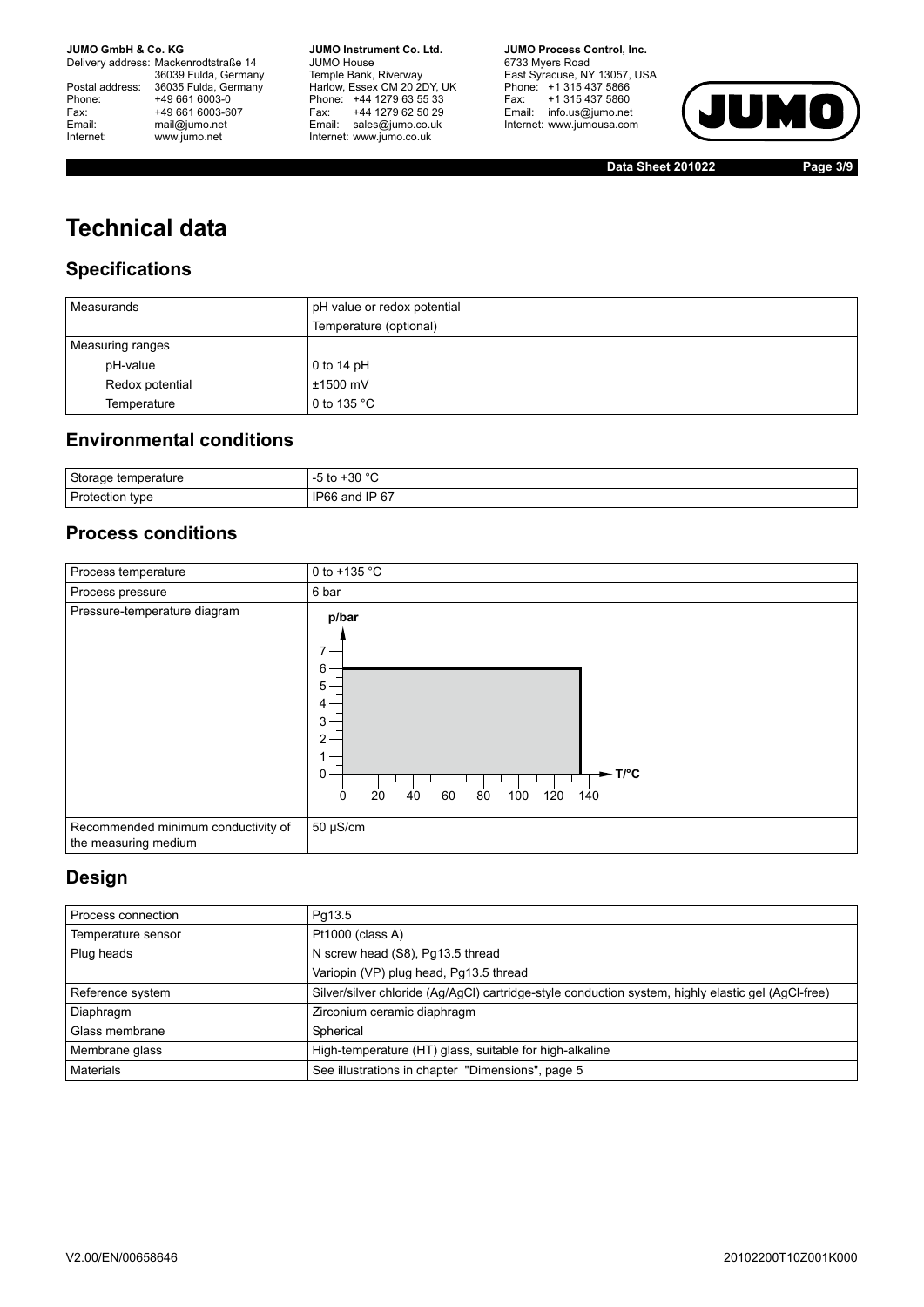Delivery address: Mackenrodtstraße 14 36039 Fulda, Germany Postal address: 36035 Fulda, Germany Phone: +49 661 6003-0 Fax: +49 661 6003-607<br>Email: +49 661 6003-607 mail@jumo.net Internet: www.jumo.net

**JUMO Instrument Co. Ltd.** JUMO House Temple Bank, Riverway Harlow, Essex CM 20 2DY, UK Phone: +44 1279 63 55 33 Fax: +44 1279 62 50 29 Email: sales@jumo.co.uk Internet: www.jumo.co.uk

**JUMO Process Control, Inc.** 6733 Myers Road East Syracuse, NY 13057, USA Phone: +1 315 437 5866 Fax: +1 315 437 5860 Email: info.us@jumo.net Internet: www.jumousa.com



**Data Sheet 201022 Page 4/9**

#### **Special design features**





V2.00/EN/00658646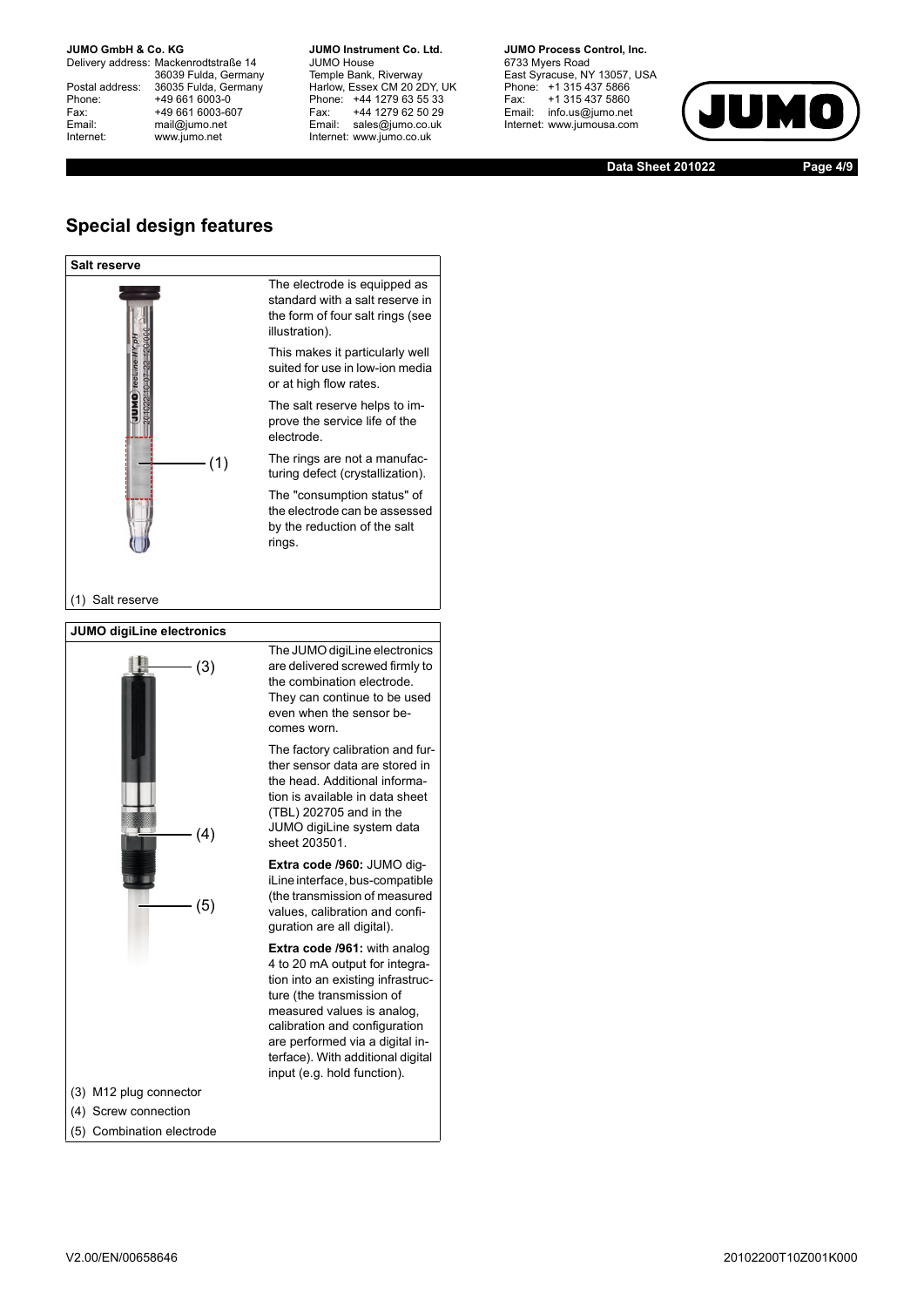Delivery address: Mackenrodtstraße 14 36039 Fulda, Germany Postal address: 36035 Fulda, Germany Phone: +49 661 6003-0 Fax: +49 661 6003-607 Email: mail@jumo.net Internet: www.jumo.net

**JUMO Instrument Co. Ltd.** JUMO House Temple Bank, Riverway Harlow, Essex CM 20 2DY, UK Phone: +44 1279 63 55 33 Fax: +44 1279 62 50 29 Email: sales@jumo.co.uk Internet: www.jumo.co.uk

**JUMO Process Control, Inc.** 6733 Myers Road East Syracuse, NY 13057, USA Phone: +1 315 437 5866 Fax: +1 315 437 5860 Email: info.us@jumo.net Internet: www.jumousa.com



**Data Sheet 201022 Page 5/9**

# <span id="page-4-0"></span>**Dimensions**

## **pH combination electrode type 201022/10...**



## **Redox combination electrode type 201027/10...**



- (1) N screw head (S8) Pg13.5 (PPS),
- max. tightening torque 3 Nm
- (2) Thread Tr12.7 × 3 P1.5
- (3) Ring (PEEK)
- (4) O-ring 10 × 3.5 (FPM70)
- (5) Electrode shaft (glass DIN 19263)
- (6) Zirconium ceramic diaphragm
- (7) Spherical membrane
- (8) Variopin (VP) plug head connection with rotary union nut Pg13.5 (PBT), max. tightening torque 3 Nm

- (1) N screw head (S8) Pg13.5 (PPS), max. tightening torque 3 Nm
- (2) Thread Tr12.7 × 3 P1.5
- (3) Ring (PEEK)
- (4) O-ring 10 × 3.5 (FPM70)
- (5) Electrode shaft (glass DIN 19263)
- (6) Zirconium ceramic diaphragm
- (7) Platinum or gold tip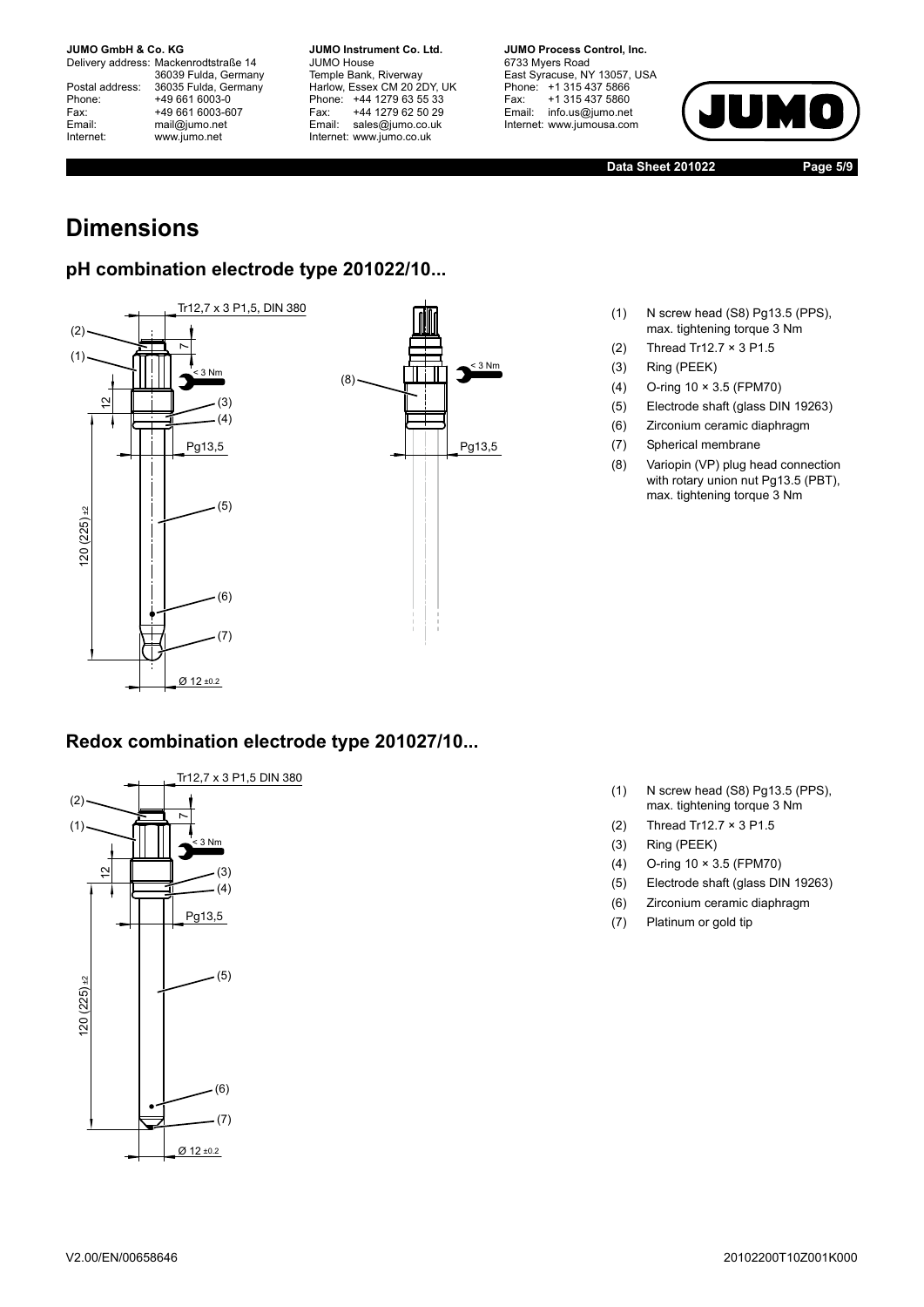Delivery address: Mackenrodtstraße 14 36039 Fulda, Germany Postal address: 36035 Fulda, Germany Postal address: 36035 Fulda, Ge<br>
Phone: +49 661 6003-0<br>
Fax: +49 661 6003-6<br>
Email: mail@jumo.net +49 661 6003-607 mail@jumo.net Internet: www.jumo.net

**JUMO Instrument Co. Ltd.** JUMO House Temple Bank, Riverway Harlow, Essex CM 20 2DY, UK Phone: +44 1279 63 55 33 Fax: +44 1279 62 50 29 Email: sales@jumo.co.uk Internet: www.jumo.co.uk

**JUMO Process Control, Inc.** 6733 Myers Road East Syracuse, NY 13057, USA Phone: +1 315 437 5866 Fax: +1 315 437 5860 Email: info.us@jumo.net Internet: www.jumousa.com



**Data Sheet 201022 Page 6/9**

#### **Combination electrode with reusable JUMO digiLine electronics**

JUMO digiLine electronics with N connection



JUMO digiLine electronics with Variopin connection



- (1) M12 plug connector, 5 or 8-pole (see order details)
- (2) JUMO digiLine electronics
- (3) N connection (S8 screw head) of the JUMO digiLine electronics
- (4) pH or redox electrode with N connection
- (5) Variopin connection<sup>a</sup> (plug head) for JUMO digiLine electronics
- a Only for type  $201022/...$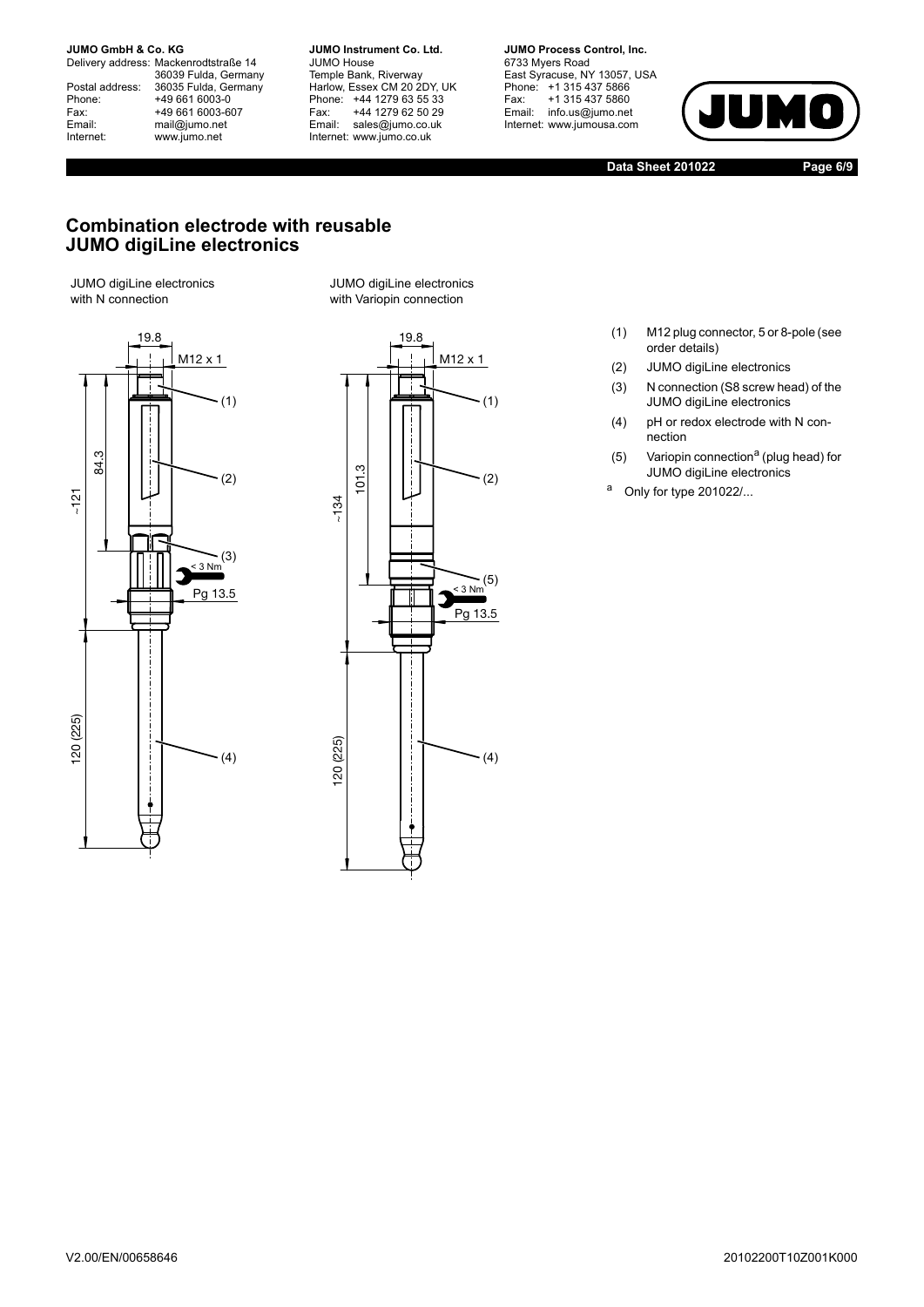Delivery address: Mackenrodtstraße 14 36039 Fulda, Germany Postal address: 36035 Fulda, Germany Phone: +49 661 6003-0<br>
Fax: +49 661 6003-6<br>
Email: mail@jumo.net +49 661 6003-607 mail@jumo.net Internet: www.jumo.net

**JUMO Instrument Co. Ltd.** JUMO House Temple Bank, Riverway Harlow, Essex CM 20 2DY, UK Phone: +44 1279 63 55 33 Fax: +44 1279 62 50 29 Email: sales@jumo.co.uk Internet: www.jumo.co.uk

**JUMO Process Control, Inc.** 6733 Myers Road East Syracuse, NY 13057, USA Phone: +1 315 437 5866 Fax: +1 315 437 5860 Email: info.us@jumo.net Internet: www.jumousa.com



**Data Sheet 201022 Page 7/9**

# **Order details type 201022**

|           | (1) | <b>Basic type</b>                                                                                              |     |     |     |     |     |
|-----------|-----|----------------------------------------------------------------------------------------------------------------|-----|-----|-----|-----|-----|
| 201022/10 |     | JUMO tecLine HY pH - pH combination electrode in glass shaft version,                                          |     |     |     |     |     |
|           |     | solid gel, salt reserve                                                                                        |     |     |     |     |     |
|           | (2) | Active pH component                                                                                            |     |     |     |     |     |
| 12        |     | HT glass                                                                                                       |     |     |     |     |     |
|           | (3) | Diaphragm                                                                                                      |     |     |     |     |     |
| 07        |     | Zirconium dioxide                                                                                              |     |     |     |     |     |
|           | (4) | <b>Electrical connection</b>                                                                                   |     |     |     |     |     |
| 18        |     | Variopin (VP) plug head Pg13.5                                                                                 |     |     |     |     |     |
| 82        |     | N screw head (S8) Pg13.5, material PPS                                                                         |     |     |     |     |     |
|           | (5) | <b>Insertion length</b>                                                                                        |     |     |     |     |     |
| 120       |     | 120 mm (standard)                                                                                              |     |     |     |     |     |
| 225       |     | 225 mm                                                                                                         |     |     |     |     |     |
|           | (6) | Extra code                                                                                                     |     |     |     |     |     |
| 000       |     | None                                                                                                           |     |     |     |     |     |
| 841       |     | Integrated Pt1000                                                                                              |     |     |     |     |     |
| 960       |     | With JUMO digiLine electronics, 5-pin M12 plug connector (digital interface output)                            |     |     |     |     |     |
| 961       |     | With JUMO digiLine electronics, 8-pin M12 plug connector (output 4 to 20 mA and digital programming interface) |     |     |     |     |     |
|           |     | (1)                                                                                                            | (2) | (3) | (4) | (5) | (6) |

|               |                        |  |   | .            |   |    |   |              | .   |
|---------------|------------------------|--|---|--------------|---|----|---|--------------|-----|
| Order code    |                        |  | - |              | - |    | - |              |     |
| Order example | <b>201022/10</b><br>__ |  |   | ∩¬<br>J,<br> |   | υZ |   | חר ו<br>$-0$ | 000 |

#### **Important information:**

The order code is not modular. When placing orders, if possible please select the items listed under **"Stock versions"** or **"Production versions"**. We must check the technical feasibility of and approve freely chosen combinations of individual code parts.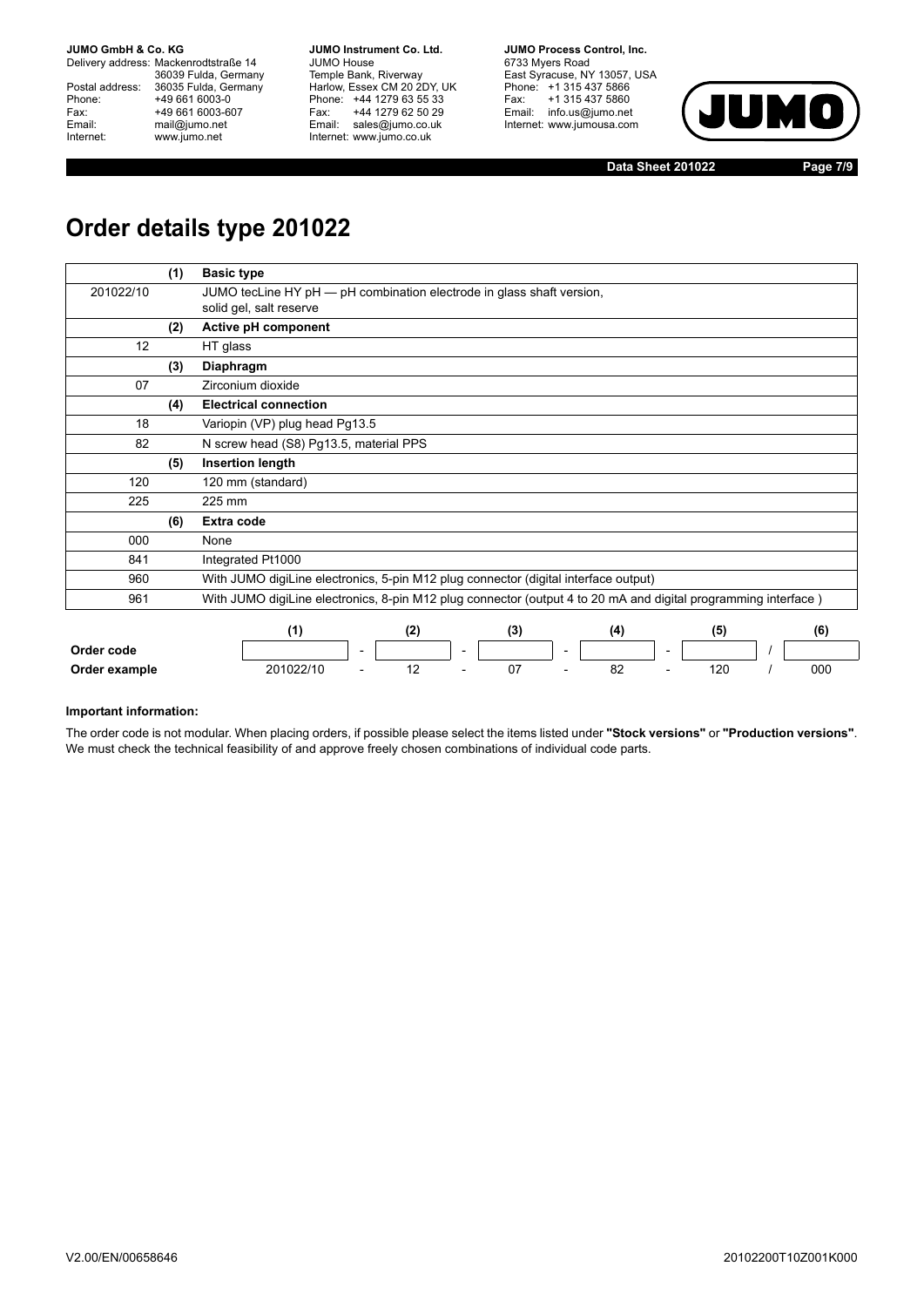Delivery address: Mackenrodtstraße 14 36039 Fulda, Germany Postal address: 36035 Fulda, Germany Postal address: 36035 Fulda, Ge<br>
Phone: +49 661 6003-0<br>
Fax: +49 661 6003-6<br>
Email: mail@jumo.net +49 661 6003-607 mail@jumo.net Internet: www.jumo.net

**JUMO Instrument Co. Ltd.** JUMO House Temple Bank, Riverway Harlow, Essex CM 20 2DY, UK Phone: +44 1279 63 55 33 Fax: +44 1279 62 50 29 Email: sales@jumo.co.uk Internet: www.jumo.co.uk

**JUMO Process Control, Inc.** 6733 Myers Road East Syracuse, NY 13057, USA Phone: +1 315 437 5866 Fax: +1 315 437 5860 Email: info.us@jumo.net Internet: www.jumousa.com



**Data Sheet 201022 Page 8/9**

# **Order details type 201027**

|               | (1) | <b>Basic type</b>                                                                                  |
|---------------|-----|----------------------------------------------------------------------------------------------------|
| 201027/10     |     | JUMO tecLINE HY Rd - Rd combination electrode in glass shaft version,                              |
|               |     | solid gel, salt reserve                                                                            |
|               | (2) | Active pH component                                                                                |
| 22            |     | Pt (platinum) tip                                                                                  |
| 32            |     | Au (gold) tip                                                                                      |
|               | (3) | Diaphragm                                                                                          |
| 07            |     | Zirconium dioxide                                                                                  |
|               | (4) | <b>Electrical connection</b>                                                                       |
| 82            |     | N screw head (S8) Pg13.5, material PPS                                                             |
|               | (5) | <b>Insertion length</b>                                                                            |
| 120           |     | 120 mm (standard)                                                                                  |
| 225           |     | 225 mm                                                                                             |
|               | (6) | Extra code                                                                                         |
| 000           |     | None                                                                                               |
| 960           |     | With JUMO digiLine electronics, 5-pin M12 plug connector (digital interface output)                |
|               |     |                                                                                                    |
|               |     | (1)<br>(2)<br>(3)<br>(4)<br>(5)<br>(6)                                                             |
| Order code    |     | $\overline{\phantom{a}}$<br>$\overline{\phantom{a}}$<br>$\overline{\phantom{a}}$<br>$\blacksquare$ |
| Order example |     | 22<br>07<br>82<br>120<br>000<br>201027/10                                                          |

#### **Important information:**

The order code is not modular. When placing orders, if possible please select the items listed under **"Stock versions"** or **"Production versions"**. We must check the technical feasibility of and approve freely chosen combinations of individual code parts.